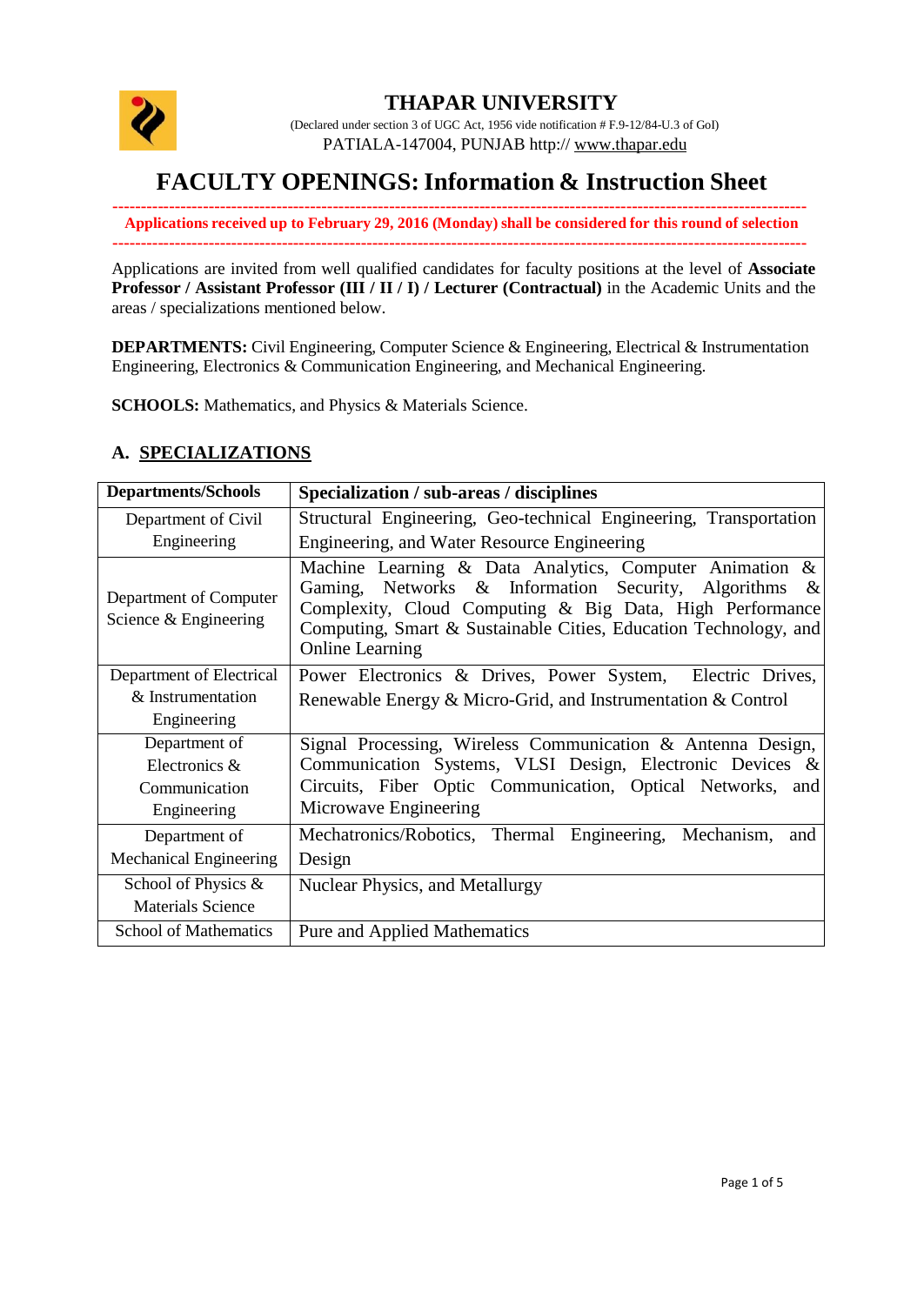## **B. ESSENTIAL QUALIFICATIONS and EXPERIENCE**

| <b>ASSOCIATE PROFESSOR</b>             |                                                                                                                                      |
|----------------------------------------|--------------------------------------------------------------------------------------------------------------------------------------|
| Minimum Basic: 45500*, AGP: 10000      | Ph.D. with First class in the preceding degree and a good<br>academic record throughout                                              |
| Total Salary: Rs. 18,99,493/- per year | 6 years post-Ph.D. teaching/research/industrial experience of<br>which at least 5 years as Assistant Professor or equivalent         |
| <b>ASSISTANT PROFESSOR (III)</b>       |                                                                                                                                      |
| Minimum Basic: 30000*, AGP: 8500       | Ph.D. with First class in the preceding degree and a good<br>$\bullet$<br>academic record throughout                                 |
| Total Salary: Rs. 13,41,501/- per year | 1-year Post-Ph.D. teaching/research/industrial experience                                                                            |
| <b>ASSISTANT PROFESSOR (II)</b>        |                                                                                                                                      |
| Basic: 26000*, AGP: 8000               | Ph.D. with First class in the preceding degree and a good<br>$\bullet$<br>academic record throughout                                 |
| Total Salary: Rs. 11,98,033/- per year |                                                                                                                                      |
| <b>ASSISTANT PROFESSOR (I)</b>         |                                                                                                                                      |
| Basic: 22000*, AGP: 7000               |                                                                                                                                      |
| Total Salary: Rs. 10,38,623/- per year |                                                                                                                                      |
| <b>LECTURER (CONTRACTUAL)</b>          |                                                                                                                                      |
| Consolidated Rs. 65000/-* per month.   | Masters degree with first class at both UG & PG level,<br>preferably pursuing PhD in Engineering and Ph.D. for all<br>other subjects |
|                                        | Lecturer (Contractual) is not a regular position and is<br>$\bullet$<br>generally offered for 1-3 years.                             |
|                                        | Lecturer (Contractual) will be considered only in<br><b>Engineering Departments</b>                                                  |

\**Higher salary may be considered for exceptionally bright candidates*.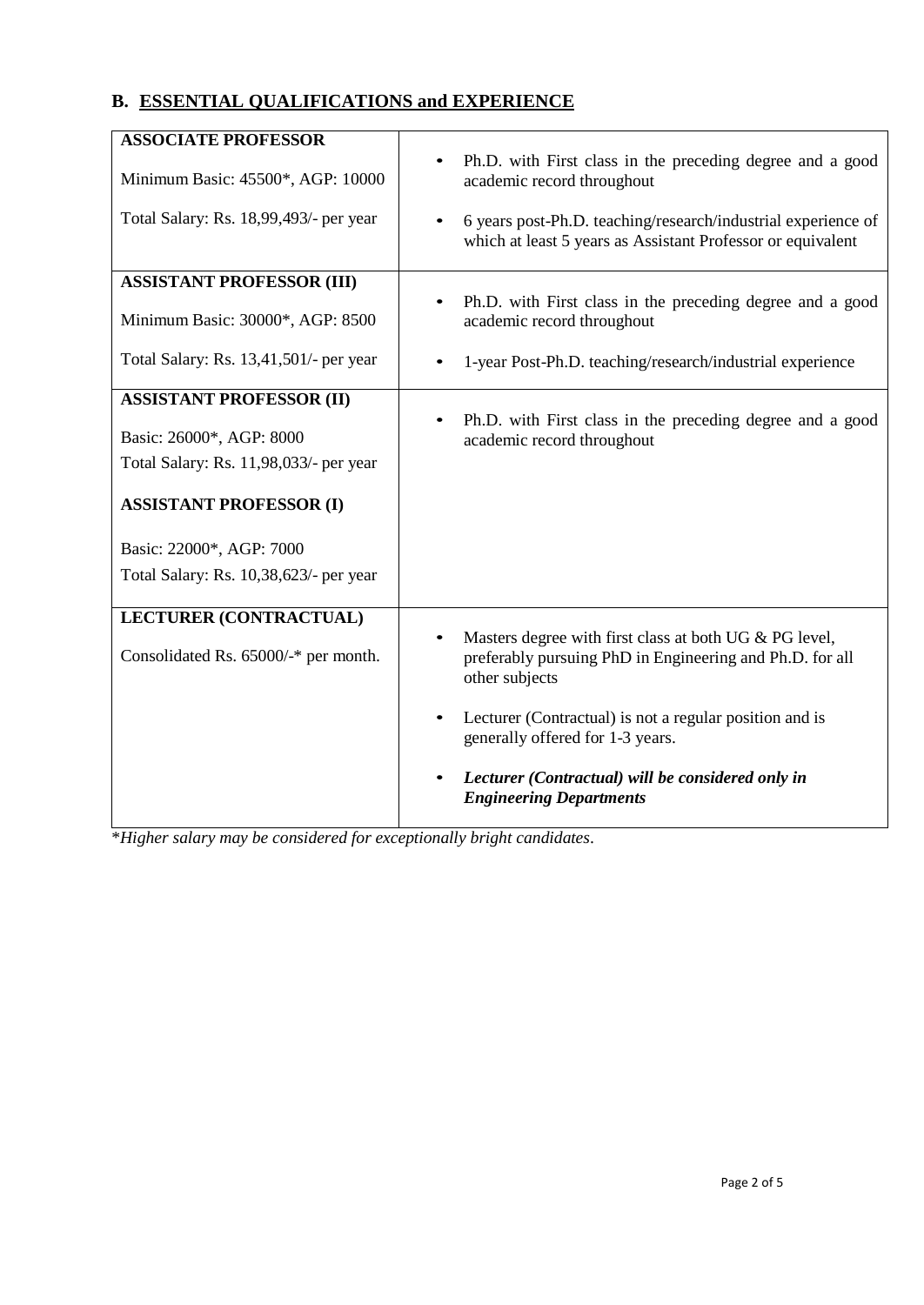## **C. RESEARCH PARAMETERS**

| <b>Position</b>                                  | <b>Publications / PhD Guidance / Patents / Sponsored Research</b>                                                                                               |
|--------------------------------------------------|-----------------------------------------------------------------------------------------------------------------------------------------------------------------|
| Associate<br>Professor                           | At least 10 publications (of which 5 are in SCI/SCIE/SSCI Journals having<br>$\bullet$<br>Impact Factor OR Total Impact Factor (TIF) of 8                       |
|                                                  | At least one sponsored R&D projects each of value Rs. 5 lakhs or more as PI<br>$\bullet$<br>or Co-PI OR in-house one industrial projects of Rs. 5 lakhs or more |
| Assistant<br>Professor (III)<br>(8.5 K AGP)      | At least 6 publications (of which 3 are in SCI/SCIE/SSCI journals) OR Total<br>٠<br>Impact Factor (TIF) of 5                                                    |
| Assistant<br>Professor $(II / I)$<br>(8/7 K AGP) | At least 2 publications in SCI/SCIE/SSCI journals<br>٠<br>$\sim$ $\sim$ $\sim$ $\sim$ $\sim$ $\sim$<br>.<br>.                                                   |

*Approximately 30-50% of the research parameters should be achieved in last 5 years.*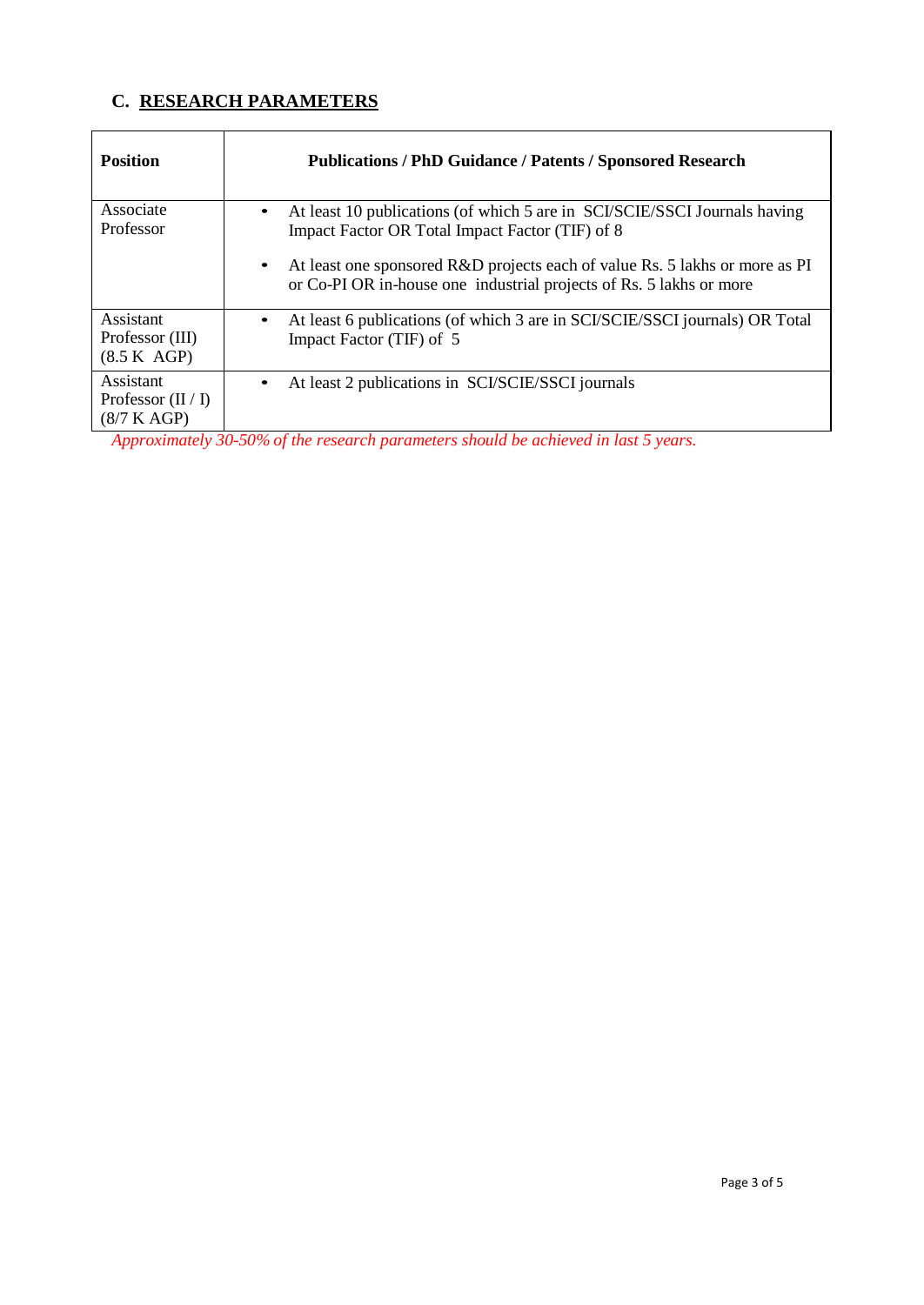### **D. MONETARY ADVANTAGES @ TU**

**The Total Salary at TU includes** Basic Pay, Grade Pay, Dearness Allowance, PF Management Share, Transportation Allowance, Medical Allowance, Communication Allowance, Academic Allowance, HRA, and Professional Development Allowance (PDA). These allowances are as per TU norms.

*Professional Developments Allowance (PDA):* This allowance is given to regular faculty members of the rank of Assistant Professor and above. *This allowances is given on yearly basis and faculty members can accumulate this allowance up to 3 years. As of now, this allowance is:*

• *Rs. 0.75 lakh for Professors and above; Rs. 0.40 lakh for Associate Professors and Rs. 0.30 for lakh Assistant Professors*

#### **In addition to the Total Salary, TU offers the following to its regular employees:**

- *Reservation in admission for the wards of the employees on merit basis. Full fee waiver for one child for education in TU and full fee waiver for 2nd child on merit basis*
- Gratuity and Leave Encashment
- L.T.C., and Group Medical Insurance
- Children Education Allowance

#### **In addition to above, regular faculty members are entitled to the following as per TU rules:**

- Annual performance incentive scheme
- Initial Research Grant up to 5 lakhs
- Participation in Conferences abroad
- Laptop Computer.